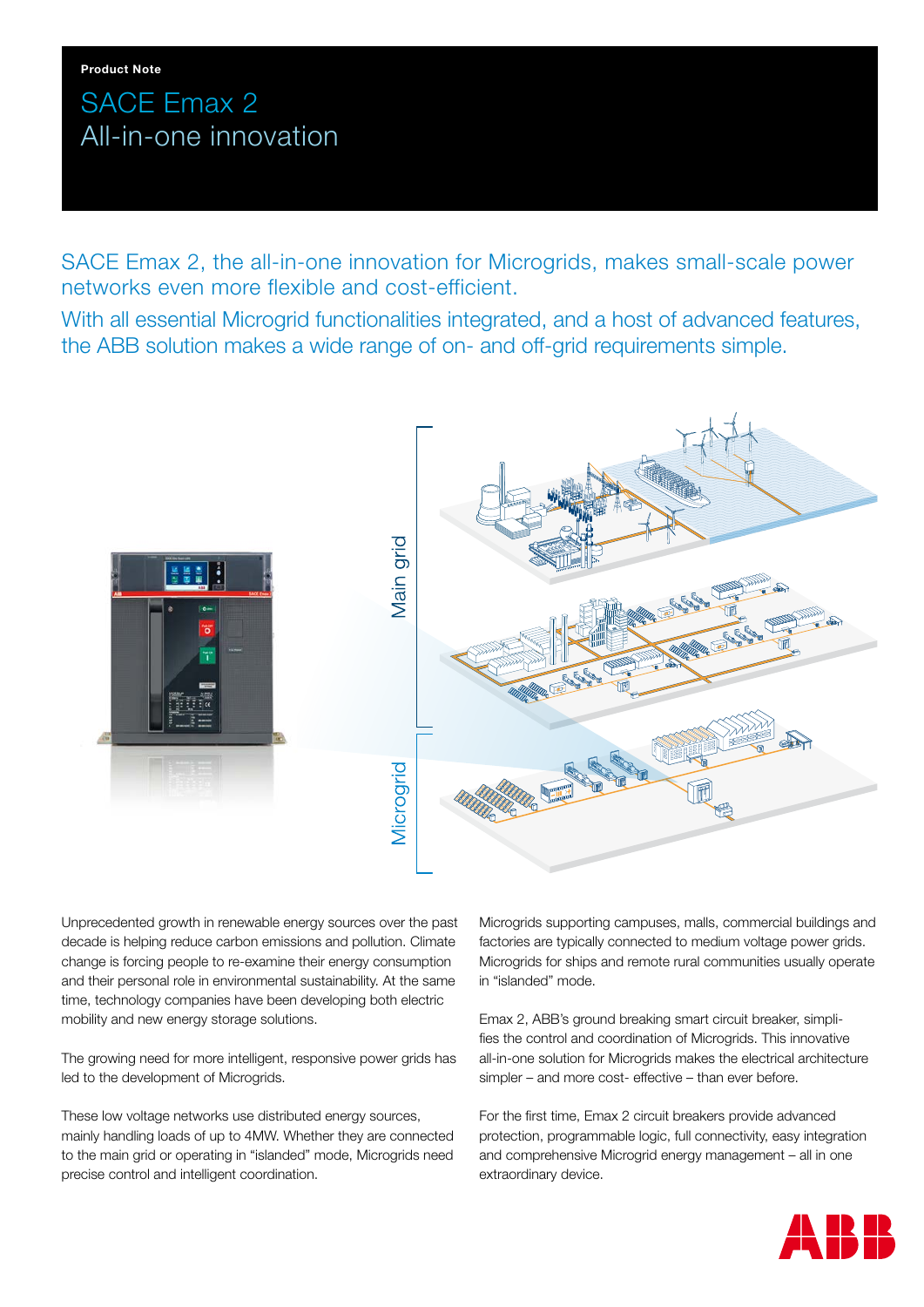

## Protection

An office building connected to an unreliable power grid can suffer frequent blackouts throughout the day.

Whenever the building's interface protection relay receives interlock signals from a medium voltage circuit breaker or when it detects faulty conditions, the utility line opens. When that happens the loads in the office building are left without a power supply.

The Emax 2 smart circuit breaker handles things differently. It has the medium and low voltage interlock functions built in, as well as more advanced, certified interface protections that comply with global standards. It effectively turns the facility into a standalone Microgrid.

In island mode, Emax 2 and its adaptive protections recognize the change in the network and automatically set new thresholds to guarantee protection and coordination in any on-grid and off-grid conditions.

Emax 2 also provides advanced generator protections. It's a single device with everything a Microgrid needs.

### **Logic**

To maximize service continuity, local generation such as diesel gensets can be used to supply the Microgrid. The Emax 2 circuit breaker is the first of its kind to integrate all the protection features and programmable logic needed for automatic transfer switching into a single device. The advanced Ekip trip unit and ABB's high-speed communication bus respond faster, reducing down time.

ABB's unique integrated solution eliminates the need for bolton external sensors and control units, reducing the installation's footprint by up to 30%. The streamlined wiring and connection process also makes installation and commissioning much simpler.

Customization is also easy thanks to Emax 2's intuitive interface and commonsense commissioning software tools. Readyto-use templates make it simple for operators to download all the logics directly into the trip unit – without a lot of high-level engineering required.

Emax 2's plug-in solutions make Microgrid design and installation modular and standardized.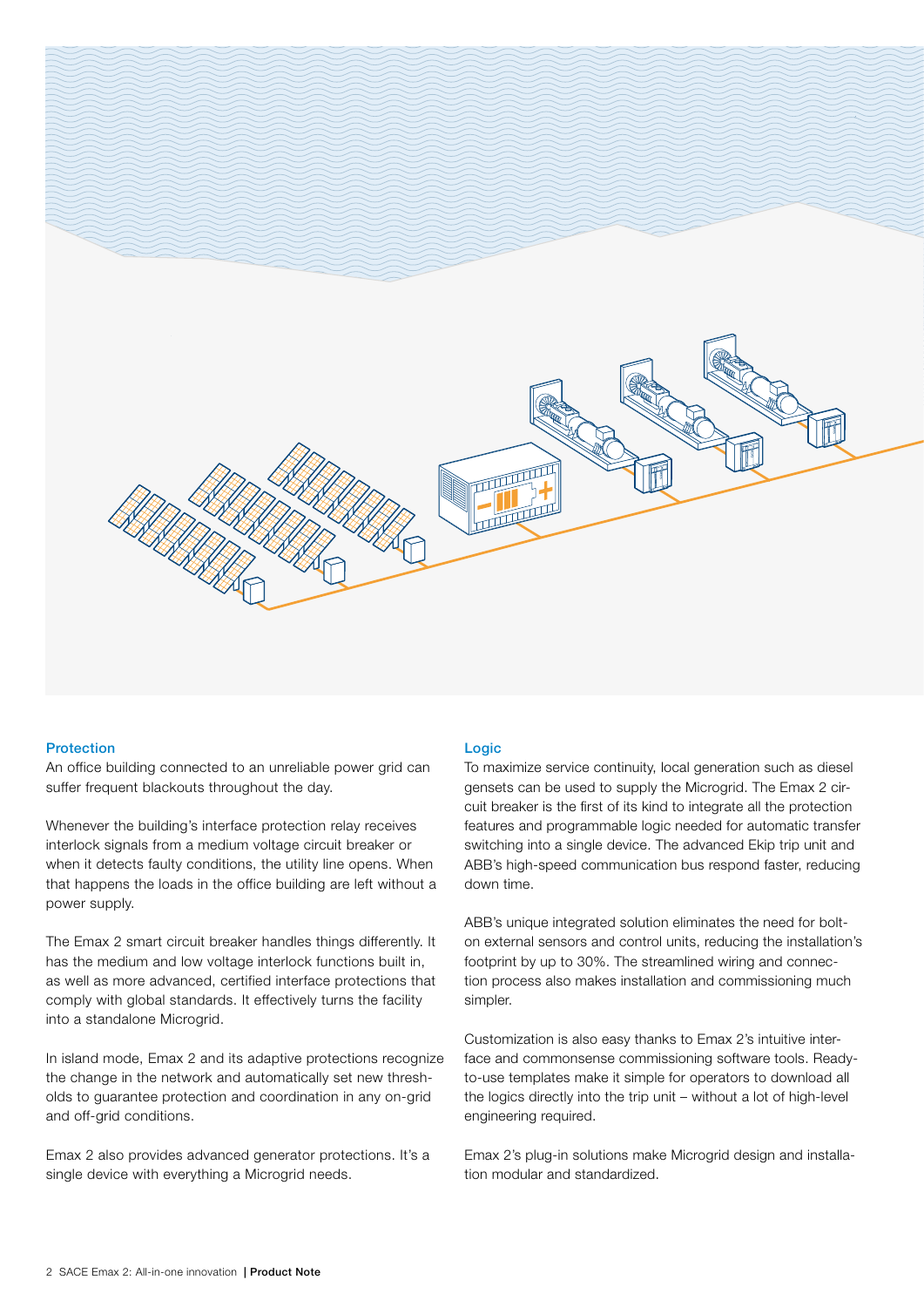

#### **Connectivity**

Emax 2 provides a complete overview of the Microgrid's status at all times. The all-in-one innovation measures energy consumption while its built-in network analyzer ensures optimum power quality in all situations.

The Emax 2's connectivity makes optimizing power sources and usage simple and intelligent. With seven communications protocols embedded – including the new IEC61850 standard – system integration is simpler with Emax 2. Exchanging data with the rest of the grid's equipment or with advanced supervision software is also straightforward. The smart circuit breaker can connect with a micro-SCADA to provide a flexible, efficient way to control switchboards, or Ekip SmartVision, ABB's new cloud-based platform.

Emax 2 enables facilities to achieve self-sufficiency in steadystate conditions. Solar panels with on-site battery energy storage systems can reduce fuel consumption. Non-essential loads such as heating, ventilation and air conditioning can then be managed to reduce peaks in power absorption. With ABB's know-how embedded in the smart circuit breaker, every energy source is continuously optimized.

### Management

Emax 2's built-in algorithms make effective Microgrid energy management simpler. Users can program the circuit breaker, selecting the non-essential loads to shed, supporting power balance before the facility transfers from the main grid to its local generator line. And, by measuring the rate of change of the power frequency – ROCOF – Emax 2 disconnects loads when emergency conditions are detected.

The smart circuit breaker ensures maximum utilization of renewable sources by controlling the power consumption profile. The all-in-one Microgrid solution measures energy values and receives feedback from generation, storage and load resources.

When the main grid finally comes back online, Emax 2's demand management function ensures the Microgrid is ready. Its demand response capabilities ensure the flow of power to the Microgrid is constant.